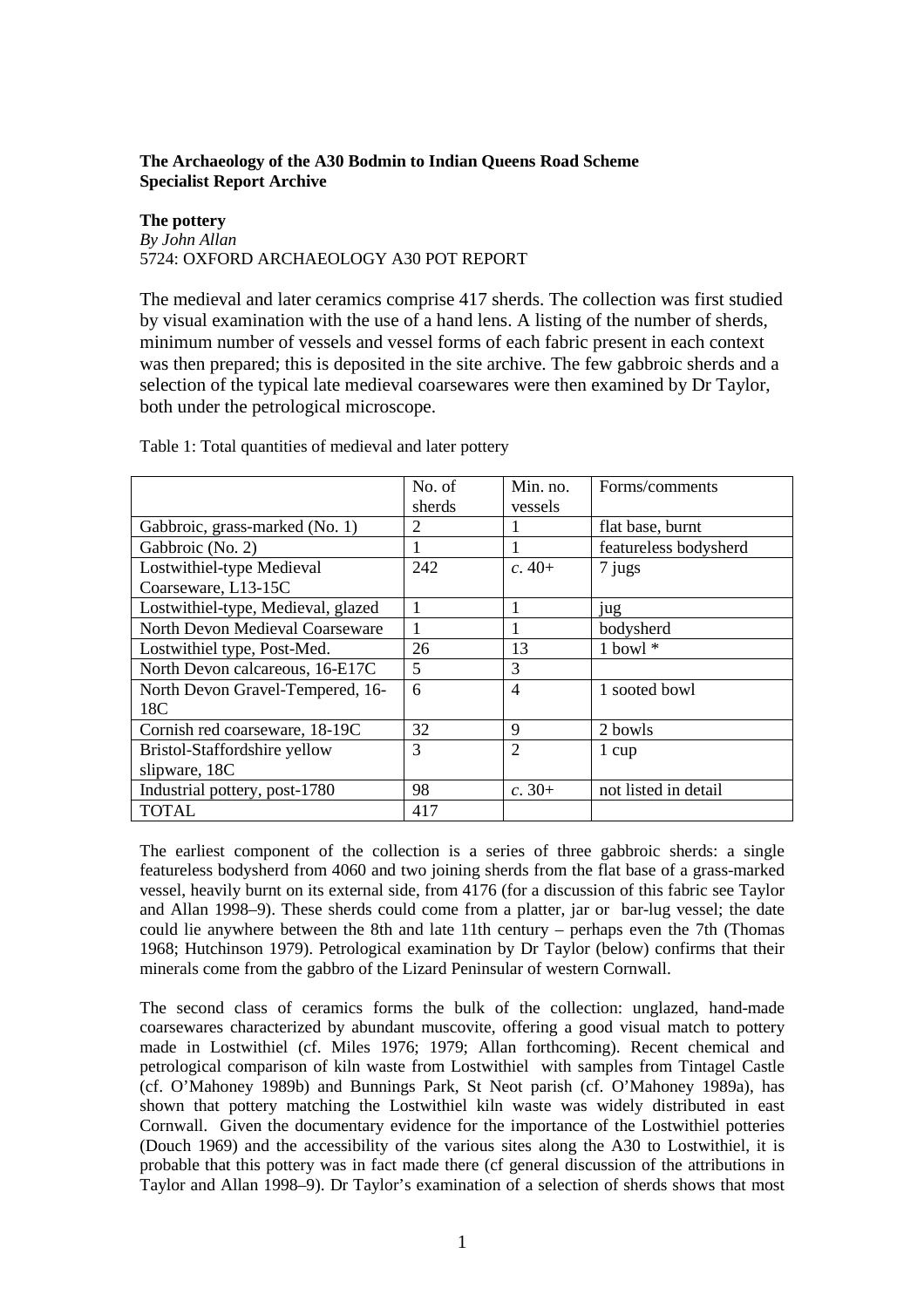fall broadly within the range of Lostwithiel pottery but two sherds examined are not particularly good matches; they may represent variations on the Lostwithiel fabrics or come from other Cornish sources.

The dating of these coarse Lostwithiel wares is unfortunately broad. Production seems to have begun by the mid 13th century – perhaps as early as *c.*1200, when a potter of some sort, whether making earthenware or metal vessels, is documented (Douch 1969). Elsewhere in south-west England unglazed hand-made jugs seem to have been introduced by *c.* 1250. On the other hand, the fact that most sherds are hand-made shows that the bulk of the collection belongs to the period before the introduction wheel-thrown vessels some time in the 15th century. The Lostwithiel sherds could equally reflect short-lived occupation in the period 1250–1350 or a longer chronology of *c.*1200-1400. The site might therefore have been abandoned at about the time of the Black Death, or, like many settlements, been abandoned some generations later.

Lostwithiel-type ware remains the most important component of the small assemblage of the 16th and 17th centuries, but North Devon pottery forms a noticeably higher proportion of the total of this period (30%, admittedly of a small sample). This accords with the evidence from sites in east Cornwall such as Colliford Mill (Litt and Austin 1989) that North Devon was occupying an increasing share of the early modern ceramics market in much of Cornwall.

The remainder of the collection consists of industrial wares of the end of the 18th century, the 19th and the 20th; details are in the site archive.

## DRAWN SHERDS (Fig. 00)

3. [4186]. Overlapping sherds forming much of the profile of an unglazed late medieval jug in Lostwithiel-type ware.

11. [4573]. Wheel-thrown bowl in Lostwithiel-type ware, the rim form and general appearance matching kiln waste from the town but the petrology less certainly matching (see below). Trace of dull mid green glaze on rim top; heavily sooted underside of rim exterior.

## **The petrology of selected sherds**

*By Roger T. Taylor*

The grass-marked sherds and a selection of ten sherds representing the range of local micaceous coarseware were submitted to the writer for comment. They were examined under the petrological microscope at magnifications of X20–40.

#### **Sample 1: grass-marked ware**

A30 BOD 05.3 (4176) Two body sherds with light brown weakly oxidised outer surface grading into reduced inner surface. Inner surface with plant impressions (grass-marked) surface and impressions partially coated and infilled with black residue. Moderately hard fired with slightly abraded edges and eroded outer surface.

Temper: 40% of the fabric.

- Feldspar Translucent to white hard and cleaved and soft white angular grains, 0.05-4mm, mainly less than 1.5mm.
- Amphibole Greyish mid brown to grey cleaved and fibrous angular grains, 0.1-2mm.
- Quartz A scatter of transparent to translucent colourless to white sub-angular to subrounded grains, 0.1-0.2mm.
- Magnetite A scatter of black glossy magnetic, angular to sub-rounded grains, 0.1-0.8mm.
- Composite Feldspar: amphibole, angular fragments, 1.5-2.5mm
- Mica Muscovite cleavage flakes in the matrix less than 0.05mm.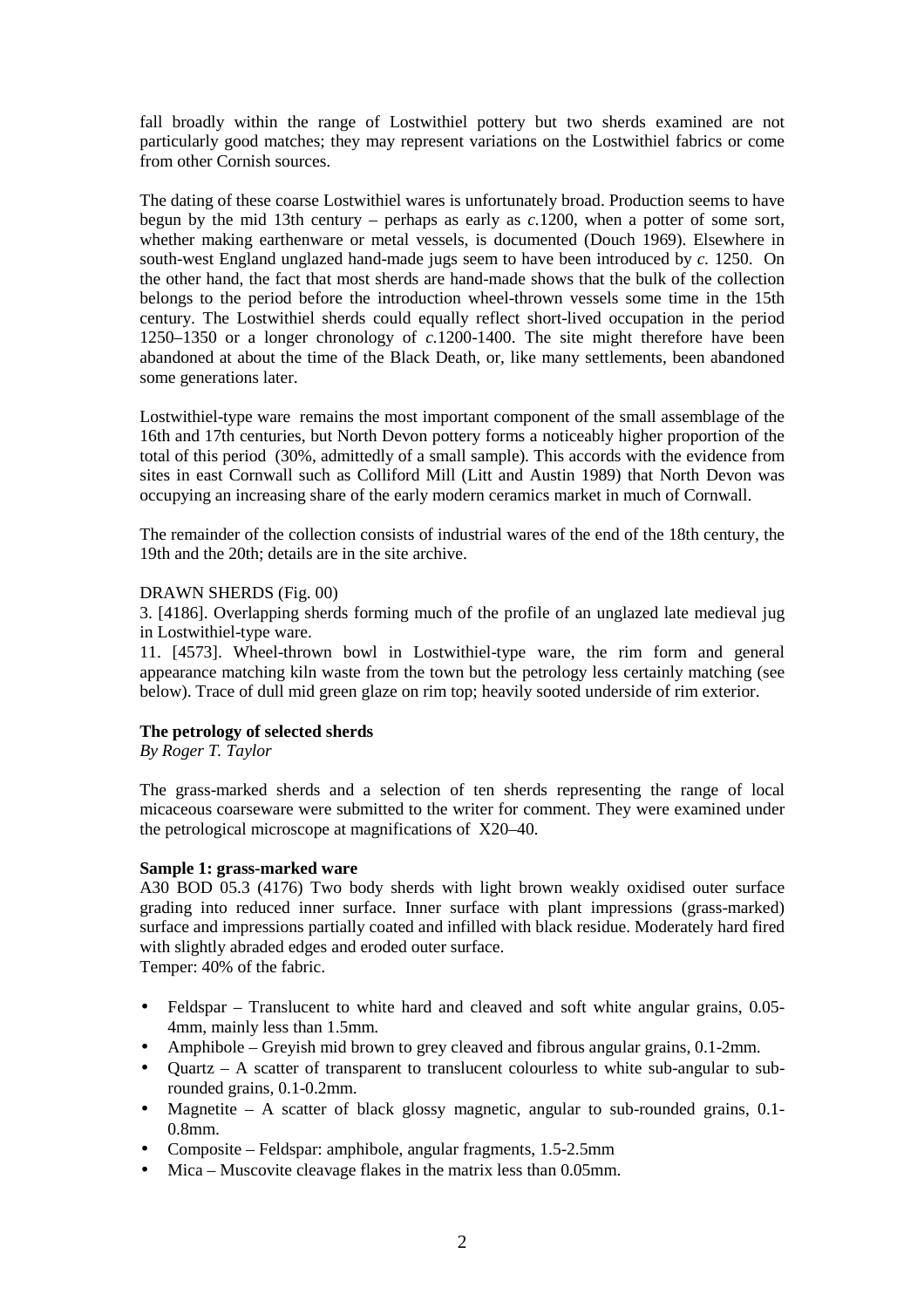*Comment:* A gabbroic fabric with a particularly abundant and poorly sorted mineral content. A large proportion of the feldspar is quite hard and translucent compared with typical pre-Roman gabbroic fabrics.

# **Sample 2: grass-marked ware**

A30 BOD 05.3 (4060) topsoil. Body sherd with oxidised surface grading into a brown weakly oxidised core and inner surface. Temper: 25–30% of the fabric.

- Feldspar White soft and some harder cleaved angular to sub-angular grains 0.05-3.2mm.
- Amphibole Angular greyish to mid brown cleaved angular and elongated grains 0.1- 3.2mm.
- Quartz Transparent to translucent colourless to white, sub-angular to sub-rounded grains, 0.1-1.2mm.
- Magnetite Sparse Black glossy magnetic, angular grains, 0.1-0.6mm.
- Limonite Rare soft black glossy rounded grains, 0.2mm.
- Mica Muscovite cleavage flakes in the matrix less than 0.1mm.

*Comment:* A typical gabbroic fabric.

## **Samples 3–9: Lostwithiel-type ware**

A30 BOD 05.3 (4181). Miscellaneous jug base angle, body, rim, and handle sherds. Oxidised surfaces with light to medium grey reduced cores. Body sherd thickness 4-8mm. Moderately hard to moderately soft fired with moderately to strongly abraded edges and moderately eroded surfaces. Temper: 10-15% of the fabric, 20-25% on surfaces.

- Quartz Transparent to translucent colourless to white angular to sub-angular grains, 0.1- 1.5mm.
- Occasional sub-rounded quartz grains up to 2.2mm.
- Feldspar Soft white, and harder translucent to white cleaved grains, 0.5-1.2mm
- Mica Muscovite cleavage flakes 0.1-1.5mm.
- Biotite as mid to dark brown cleavage flakes, 0.1- 0.6mm.
- Tourmaline Black glossy angular to sub-angular grains, 0.2-0.6mm.
- Rock fragments Silvery grey, buff and pink micaceous slate, tabular fragments, 0.4- 1.2mm.
- Composite grains Quartz-muscovite, Quartz feldspar, sub-angular fragments, 1mm.

*Comment:* This group of sherds, representing at least seven vessels, has granite-derived stream sand temper. It closely resembles the temper of the Lostwithiel, Quay Street kiln wasters.

## **Sample 10: Lostwithiel-type ware**

05.3 [3252] Body sherd, oxidised surfaces light grey reduced core, 9mm thick. Moderately soft fired abraded edges moderately eroded surfaces. Temper: *c.* 10% of the fabric.

- Quartz Transparent colourless angular grains 0.1-2.5mm and some transparent well rounded and polished grains, 0.1-0.4mm. One white sub-angular vein-quartz grain, 4mm.
- Rock fragments Silvery grey to buff micaceous slate and fine-grained sandstone, subangular to sub-rounded oblate fragments 0.5-3mm.
- Feldspar White fairly hard angular to sub-angular grains, some cleaved, 0.1-0.4mm
- Mica Muscovite cleavage flakes mainly in the matrix, less than 0.1mm, rarely 0.2-0.3mm.
- Composite Quartz-feldspar, quartz-tourmaline and quartz-biotite, sub-angular to subrounded fragments, 1-1.5mm.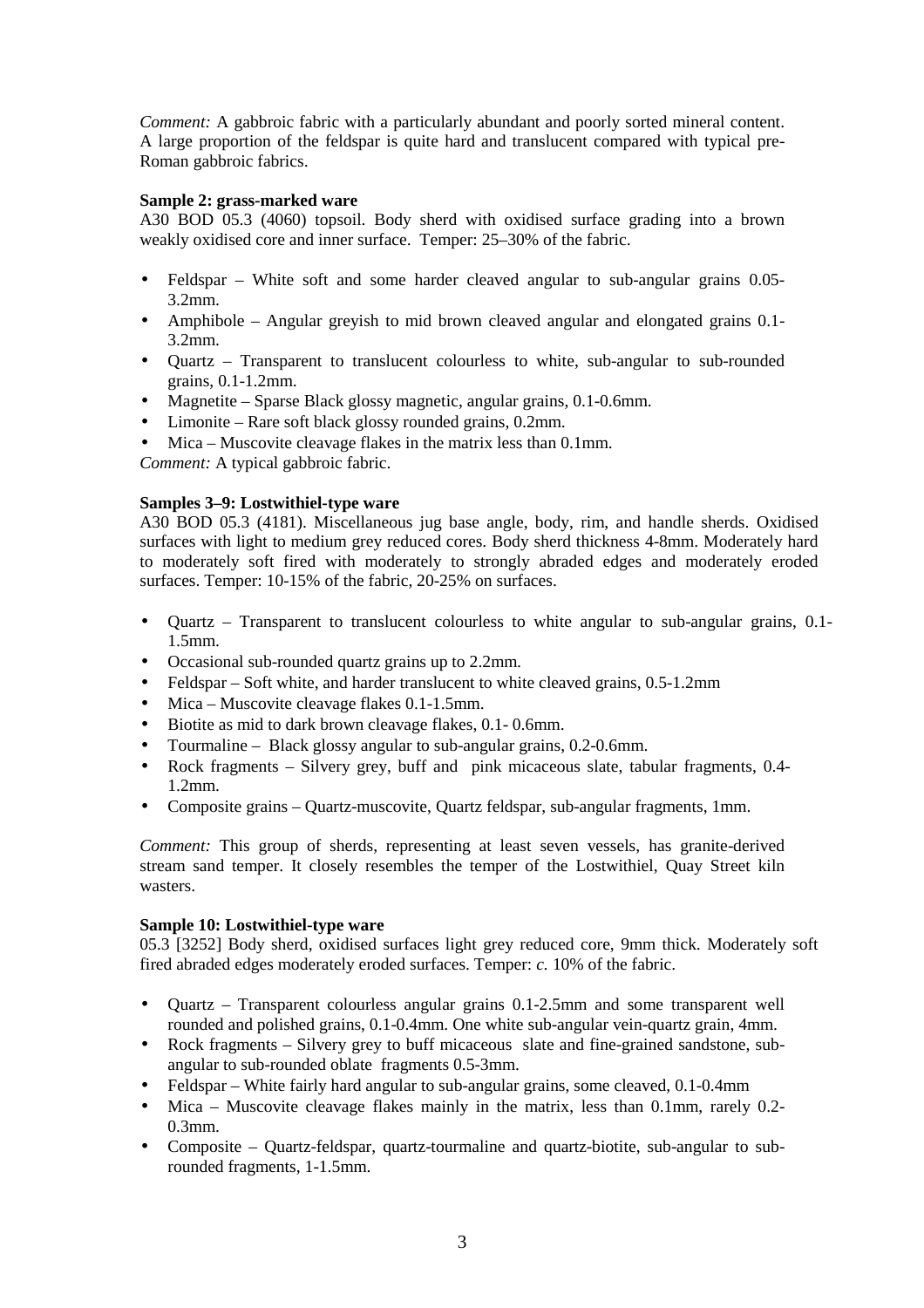• Tourmaline – Rare black glossy sub-angular to rounded grains, 0.1-0.2mm

*Comment:* A probable estuarine sand temper with input from a granitic hinterland and rounded and polished grains derived from a beach source.

## **Sample 11**

A30 BOD 05.3 (4357). Large 16th-century rim sherd with distinctive form, 4mm thick on the body edge. Moderately soft fired pinkish-buff, oxidised with light grey reduced core in the thicker parts of rim. Moderately hard fired with moderate abrasion of edges and moderately eroded surfaces. Temper: 20-25%, concentrated on surfaces, lower percentage in the core.

- Rock fragments Micaceous slate siltstone and fine-grained sandstone, much is brownish-pink to reddish-brown, tabular to oblate rounded fragments, 0.1-2mm.
- Quartz Transparent to translucent angular to sub-angular, rarely rounded to sub-rounded grains, 0.1- 3.5mm, mainly less than 1.5mm.
- Mica Muscovite as cleavage flakes with irregular abraded edges, 0.1-2mm.
- Biotite Pale brown bleached and dark brown cleavage flakes, 0.2-1mm.
- Feldspar Soft white and some harder cleaved angular grains, 0.1-1mm.
- Limonite A scatter of moderately soft mid brown rounded grains, 0.1-2.2mm.

*Comment:* A granite-derived stream sand temper with sedimentary rock fragments common. The sherd is comparable with Cornish medieval pottery from Lostwithiel, Mawgan-in-Meneage and St Germans, but is not a good match.

#### **Sample 12: daub**

A30 BOD 05.3 (4200) Pot or daub from ditch fill. Small irregular oxidised clay fragment, soft fired.

- Rock fragments Oxidised pink and buff micaceous slate, tabular irregular fragments, 1- 6mm.
- Light grey fine-grained sandstone, angular irregular fragment, 2mm.
- Quartz Sub-angular white/buff vein quartz, 3mm and 1mm. Some fine quartz silt in the matrix.

*Comment:* Probably burnt local slaty clay daub.

## **Bibliography**

Allan, JP, forthcoming. The pottery from Quay Street and its wider context, in Excavations in Quay Street, Lostwithiel, *Cornish Archaeol*

Allan, JP, and Langman, G, 1998–9. The pottery, in Stead, P, Investigations at Nos

4–6 Pydar Street, Truro, *Cornish Archaeol* **37**–**8**, 180–6

Austin, D, Gerrard, GAM and Greeves, TAP, 1989. Tin and Agriculture on Medieval and Early Modern Bodmin Moor; Landscape Archaeology in St Neot Parish, Cornwall, *Cornish Archaeol* **28**, 5–251

Douch, HL, 1969, Cornish earthenware potters, *J Roy Inst Cornwall*, new ser **6**,

33–64

Hutchinson, G, 1979. The bar-lug pottery of Cornwall, *Cornish Archaeol.* 18, 81–103.

Litt, S and Austin, D, 1989, Pottery: West Colliford Mill, in Austin *et al* 1989, 147–

Miles, TJ, 1976, Late medieval potters waste from Lostwithiel, *Cornish Archaeol* **15**,